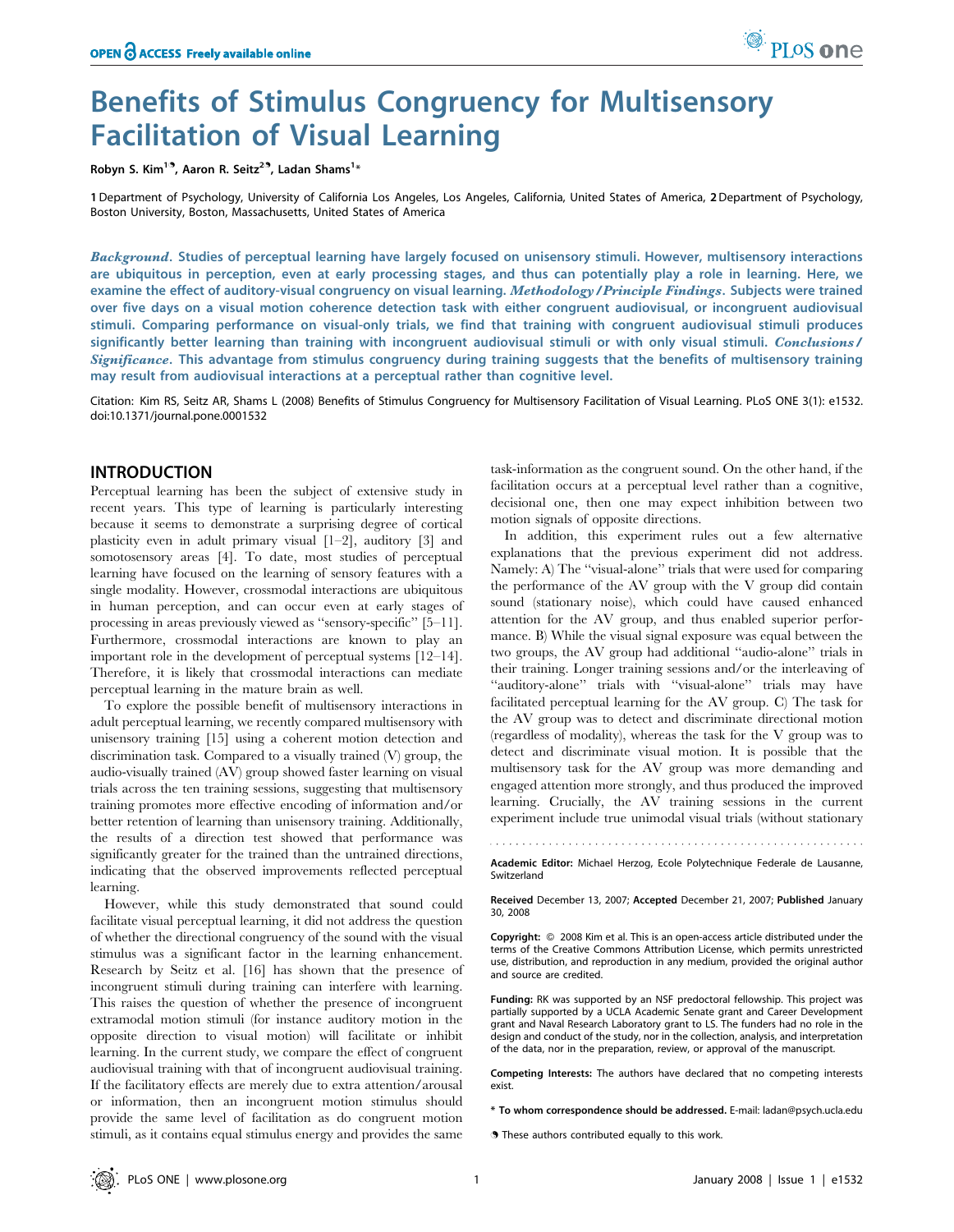sound) for comparison with V group performance; also, "audioalone'' trials have been eliminated, thus equating length of training sessions and spacing of unimodal trials for all groups. Finally, the addition of the incongruent AV group addresses the influence of task demands, as their task is identical to that of the congruent AV group. In summary, this study addresses the question of whether the facilitation of learning by sound is specific to situations in which the sound signal is congruent with visual signal.

# METHODS

## **Participants**

Twenty-one paid subjects (aged 19–39) with normal or correctedto-normal vision and normal hearing were recruited from the UCLA population and randomly assigned to congruent multisensory  $(n = 7)$ , incongruent multisensory  $(n = 7)$ , and unisensory  $(n = 7)$  groups. All participants gave informed consent for participation in the study, which was approved by the UCLA institutional review board.

## Task

The task consisted of a two-interval forced-choice task in which observers reported in which interval (first or second) they detected a directional stimulus by pressing keys on the keyboard ('a' for the first interval, 'z' for the second). As shown in Figure 1, each trial consisted of a sequence of two visual or audiovisual stimuli (described in more detail in Visual Stimuli and Auditory Stimuli below). In one interval, the stimulus contained directional motion, in the other it contained random motion. After presentation of the two intervals, participants were cued to respond whether they detected motion in the first or the second stimulus-interval. Participants were told they could answer based on either visual or auditory stimulus. Feedback was provided immediately after their response.

## Visual Stimuli

Visual stimuli were dynamic dot patterns of low motion coherence, presented at three levels of coherence tailored to each subject (see Stimulus Levels, below). A Movshon/Newsome-type motion algorithm [17] was employed with white dots (0.2 degree radius) in a  $1^\circ$ -10 $^\circ$  annulus with a dot density of 16.7 dots per deg<sup>2</sup>/s and dot speed of 12 deg/s. In this motion algorithm, the subset of coherently moving dots is newly chosen in each frame, and the probability of a given dot lasting more than one frame is the same as the coherence level; positions of noncoherent dots are randomly generated for each frame. Because perception of cardinal directions may be robust to training [18], we chose to train  $190^\circ$ (instead of  $180^{\circ}$ ) for leftward motion.

## Auditory Stimuli

We designed auditory motion stimuli to be analogous to the visual motion stimuli. Auditory motion was created by varying the amplitude of Gaussian white noise linearly (70–76 dB) between left and right speakers over 300 ms. This produced a percept of a stimulus moving left or right. These were presented at three signalto-noise levels tailored to each subject (see Stimulus Levels, below) by masking the auditory signal with varying levels of white noise (bandwidth 2–10 KHz, butterworth filtered, ramped). Speakers



Figure 1. Task Schematic. Cartoon depiction of one trial for each training condition. Arrows indicate motion direction of dots, with coherently moving dots represented by blue colored arrows for illustration purposes (in the second interval for these examples). The top row shows one trial for the unisensory (Visual) group, the second row for the congruent multisensory group, and the third for the incongruent multisensory group. doi:10.1371/journal.pone.0001532.g001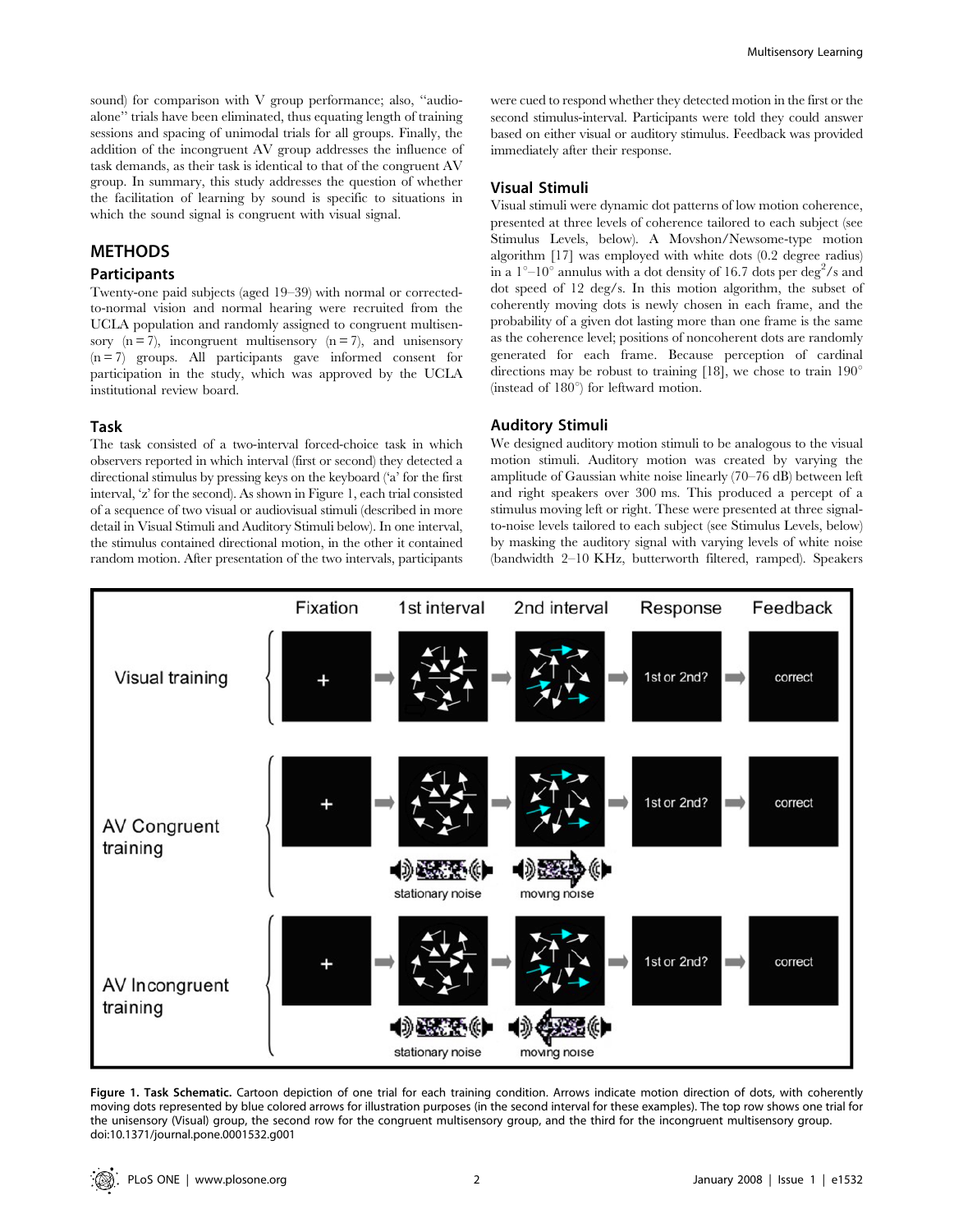were placed on the left and right side of the monitor with the midpoint between the speakers aligned with the fixation point. This produced the perception of sounds that were largely colocalized with the visual motion stimulus. Different coherence levels were created by varying the amplitude ratio between the auditory motion and the noise mask (i.e., computing a weighted average of auditory-motion signal and noise mask). Stimuli at all signal-to-noise levels were normalized so that each had the same root mean square and produced a reading of 76 dB on a soundpressure meter.

#### Stimulus Levels

Visual and auditory levels for each subject were determined through the examination of psychometric functions for each modality using data from the practice tests. For each subject, we chose levels that approximately corresponded to 55%–65%, 65%– 75%, and 75%–85% correct detection. The mean coherence levels for the three groups did not significantly differ (congruent multisensory [low  $4\pm .2$ , mid  $8\pm .5$ , high  $12\pm .8$ ]; incongruent multisensory flow  $4\pm 0.3$ , mid  $7\pm 0.6$ , high  $11\pm 1$ ; unisensory flow  $4\pm.3$ , mid  $7\pm.8$ , high  $11\pm1.1$ ].

#### Procedure

For each participant, the experiment spanned eight days. All elements of the experiment were the same between groups except for training. The first day served primarily to acclimate the subjects to the task (and thus minimize task-learning effects during training) and to determine appropriate stimulus levels. This practice was composed of two tests consisting of unimodal stimuli (one audio and one visual) at high coherence (i.e. low difficulty) levels. The order of the two tests was counterbalanced across subjects. The second day consisted of a pre-test of four different visual motion directions  $(10^{\circ},$  $100^\circ$ ,  $190^\circ$ ,  $280^\circ$ ) without feedback. The last (eighth) day consisted of an identical post-test. Training sessions were conducted for 5 days (session numbers 3–7) and included feedback. The trained visual direction for all groups was leftward  $(190^{\circ})$ . Training sessions for all groups lasted approximately an hour, and contained a total of 1200 trials: Visual training sessions consisted of three visual levels with 400 trials of each, and audiovisual training sessions consisted of 300 visual-only (silent) trials (three visual levels with 100 trials of each), and  $900$  audiovisual trials (three visual levels $\times$ three auditory levels with 100 trials of each). All trial types were pseudo-randomly interleaved. For the congruent audiovisual group, audiovisual trials always contained congruent directions across modalities (leftward auditory motion); for the incongruent multisensory group, audiovisual trials always contained opposing visual and auditory directions (rightward auditory motion). Within one audiovisual trial, the moving auditory stimulus was always in the same interval as the coherently moving visual stimulus. Coherence levels were not correlated between auditory and visual stimuli.

## Analysis

In all groups, the analysis is done on data obtained from trials consisting of visual stimuli only. In this way, performance is evaluated for identical trial types for each group. Also, for this study we are most concerned with long-lasting perceptual learning effects (i.e. performance improvements that are retained across days), as opposed to potential improvements within a session. Given this, we consider only the first third of trials in each session for data analysis (results are qualitatively similar for other early phases of the sessions and full sessions). In this way we are able to avoid potential contamination from effects of fast learning and deterioration [15].

#### RESULTS

In Figure 2, we show performance for the congruent audiovisual trained group (green), incongruent audiovisual trained group (blue), and the unisensory trained group (red), for visual-only trials (solid lines) and audiovisual trials (dashed lines) across the five days of training. While it is evident that there is a tendency for improvement in each group, improvement is clearly greatest for the congruent group. While the change in performance across the five days was highly significant for the congruent group  $(F(4,24) = 14.158, p<.0001,$  one-way repeated-measure ANOVA), the performance change was only moderately significant for the unisensory group  $(F(4,24) = 2.938, p = .04)$  and marginally significant for the incongruent group  $(F(4,24) = 2.937, p = .053)$ . Furthermore a 3-way ANOVA (Training Day×Training Condition×Stimulus Level) shows a significant effect of training day  $(F(1,18) = 62.761, p\le.01)$  and stimulus level  $(F(1,18) = 77.506,$  $p<.01$ ), and an interaction between training day and training condition between the first and last day of training  $(F(2,18) = 3.702, p \le .05)$ . However, we found no interaction between training day and stimulus level  $(F(2,26) = 1.144,$ p = .3299); therefore, we collapse data across stimulus levels.

While both congruent and vision groups improved significantly with training, the degree and rate of learning for the congruent audiovisual group surpassed that of the visual trained group; i.e., the congruent group followed a quadratic trajectory (polynomial regression analysis,  $F(1,32) = 8.67$ ,  $p<.01$ ) whereas the vision and incongruent groups followed a linear course (polynomial regression analysis,  $F(1,33) = 12.488$ ,  $p<.001$ ;  $F(1,33) = 7.5432$ ,  $p = .01$ , respectively).

During training audiovisual trials were present, in addition to visual trials, in the congruent and incongruent groups (shown by dashed lines in Figure 2). For the congruent group, we found that performance on the audiovisual trials was significantly different than visual-only trials on the first day of training (paired t-test,  $p<.01$ ), but this difference largely disappeared by the second day of training (paired t-test,  $p = .13$ ). For the congruent group, we



Figure 2. Data from each training session for congruent audiovisual group (green), unisensory visual group (red), and incongruent audiovisual group (blue). Ordinate is proportion correct averaged across three signal levels, abscissa reflects training session number. Solid lines reflect performance on visual-only trials over the first third of each session; dashed lines represent performance on audiovisual trials over the first third of each session. Error bars reflect within-group standard error [19].

doi:10.1371/journal.pone.0001532.g002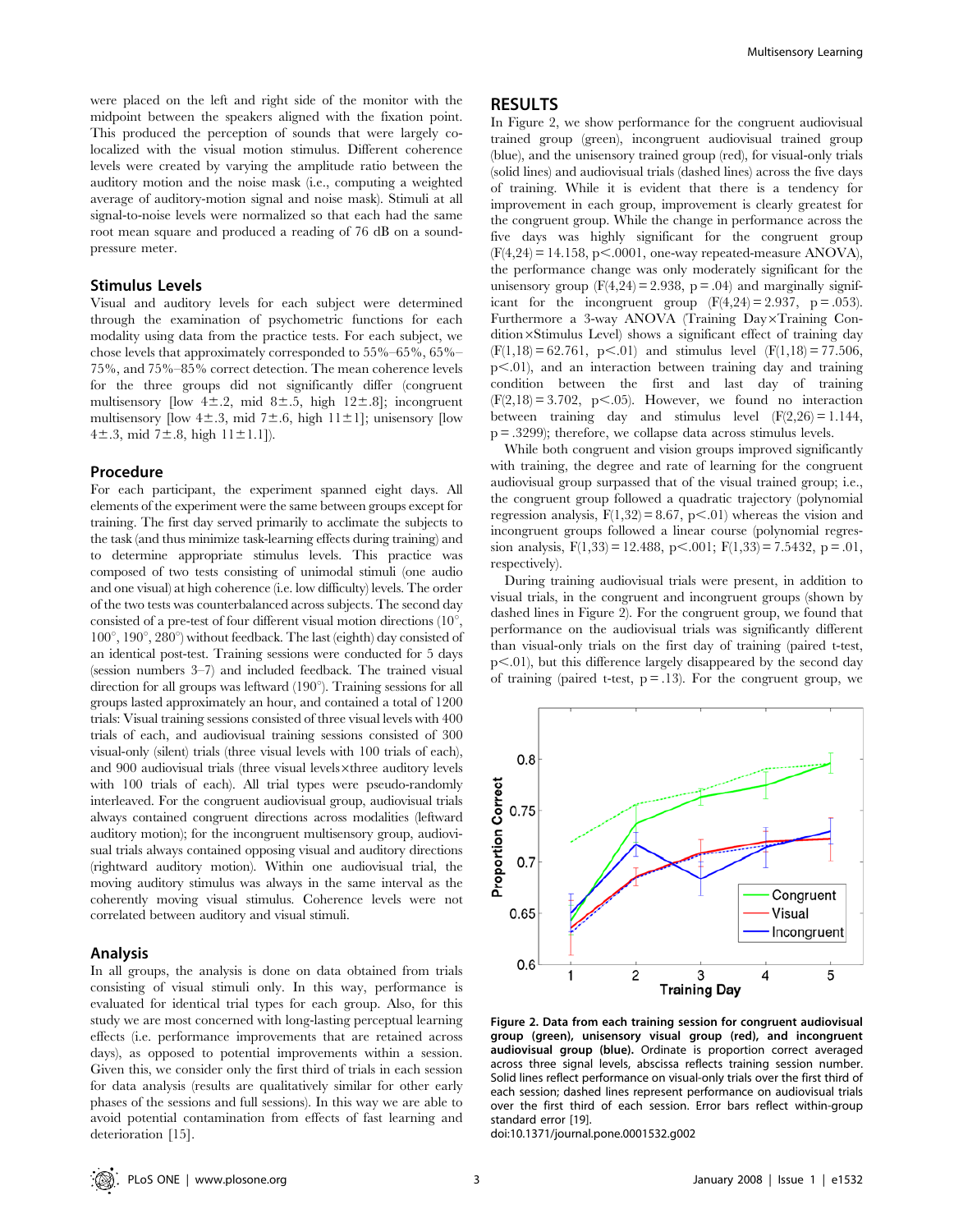found that audiovisual performance never significantly differed from visual-only performance.

Tests of multiple motion directions, including the trained direction and three untrained directions, were conducted before and after training to examine the specificity of learning. We compared the change in performance from pre- to post-test for the trained direction with the average change for the three untrained directions. If indeed the learning reflects perceptual learning rather than (or in addition to) general task learning, the improvement should not be equal between trained and untrained directions. Figure 3 shows the difference in learning effect (i.e. increase in percent correct from pre- to post-test) between the trained and untrained directions for the audiovisual congruent, visual, and audiovisual incongruent trained groups, respectively. Similarly to performance during training, the congruent audiovisual trained group demonstrates a greater learning effect for the trained compared to untrained directions than the other two groups. The advantage for the trained direction after training is significant for the congruent group and the incongruent group  $(p<0.05$ , paired t-test), suggesting that the observed improvement in performance indeed reflects low-level perceptual learning. However, the unisensory group only showed a trend for greater improvement for the trained direction than untrained directions  $(p = 0.12)$ .

# **DISCUSSION**

Consistent with our previous study [15], we found superior learning in a visual task when subjects were trained with congruent audiovisual stimuli as compared to when subjects are trained with purely visual stimuli. This holds even when the length of the training sessions and the trial spacings are equated between groups, and when the visual-alone trials used for comparison between groups are physically identical (i.e., silent).

Furthermore, we found that training with an incongruent audiovisual stimulus failed to produce a similar facilitating effect during training. If the facilitation of learning was a result of enhanced general alerting caused by sound, then an enhancement of learning should have occurred for both the congruent and incongruent groups. The failure of the incongruent training



Figure 3. Difference in learning effect (i.e. increase in percent correct from pre- to post-test) between trained and untrained directions, for congruent, visual, and incongruent training groups. Error bars reflect standard error.

doi:10.1371/journal.pone.0001532.g003

paradigm to produce enhanced learning also argues against the explanation that the audiovisual condition produces better learning by being more demanding, and therefore more attentionally engaging than the visual alone condition, since both congruent and incongruent training contain audiovisual stimuli. If anything, incongruent training could be considered more difficult than congruent training, leading to the expectation that incongruent training would engage even more attention and produce better performance than congruent training. In actuality, since the task is one of motion detection and not of direction discrimination, the congruence of the audio and visual stimuli should not matter, as the subject need only detect any motion, regardless of direction, to choose the correct interval.

Another possibility is that the incongruent auditory stimuli did produce some level of alerting, but that these were countered by inhibitory interactions at the sensory level. For instance, inhibitory interactions at the sensory level are well established between opposite directions of visual motion [20–22]. Given that recent neuroimaging studies suggest brain areas specialized to process motion (such as MT) may process multisensory information [23], it seems likely that inhibitory interactions may also occur between crossmodal directional stimuli.

Performance on audiovisual trials differed between congruent and incongruent groups as well. As expected, congruent audiovisual trials yielded better detection than visual-only trials, but surprisingly, incongruent trials did not (see Figure 2), even though sound was equally informative for the task in both conditions. The fact that incongruent sound did not benefit performance on audiovisual trials, whereas congruent sound did, supports the conclusion that the auditory stimuli are not affecting performance at a decisional or cognitive level, but rather at a perceptual level. This differential performance on audiovisual trials may be responsible for the difference in visual learning between the congruent and incongruent trained groups. It is possible that the improved perception (as demonstrated by the enhanced performance) is the underlying factor for the benefit of multisensory training protocol. This would be consistent with the proposal that for learning to take place it requires that neuronal activity exceeds a threshold [24]. The multisensory stimulation causes such enhancement of neural activity (and hence the better performance) and thus facilitates learning when the sensory inputs are congruent, but not when they are incongruent.

Interestingly, while the congruent trained group initially performs worse on visual-only trials than audiovisual trials, this difference disappears with training and performance on the two trial-types becomes essentially equivalent. This convergence between visual-only and audiovisual performance suggests that crossmodal interactions are responsible for the facilitation of learning; i.e., that training with congruent audiovisual trials enhances visual processing such that the enhancements persist even when the auditory information is no longer present.

This study provides further evidence that multisensory training can affect visual learning at the perceptual level. While these results cannot speak to the exact mechanism by which multisensory training mediates visual learning, anatomical studies have found evidence for input to lower level visual areas both directly from primary and parabelt auditory cortex [25,26], and also from the superior temporal polysensory area [25]. Thus, the congruent sound may facilitate visual learning through direct connections to visual areas, indirectly through multisensory areas, or through some combination of both. Much remains to be learned about the mechanisms of multisensory learning, but these results are a first step in parsing out how to capitalize on the dynamics of multisensory interactions to optimize learning paradigms.